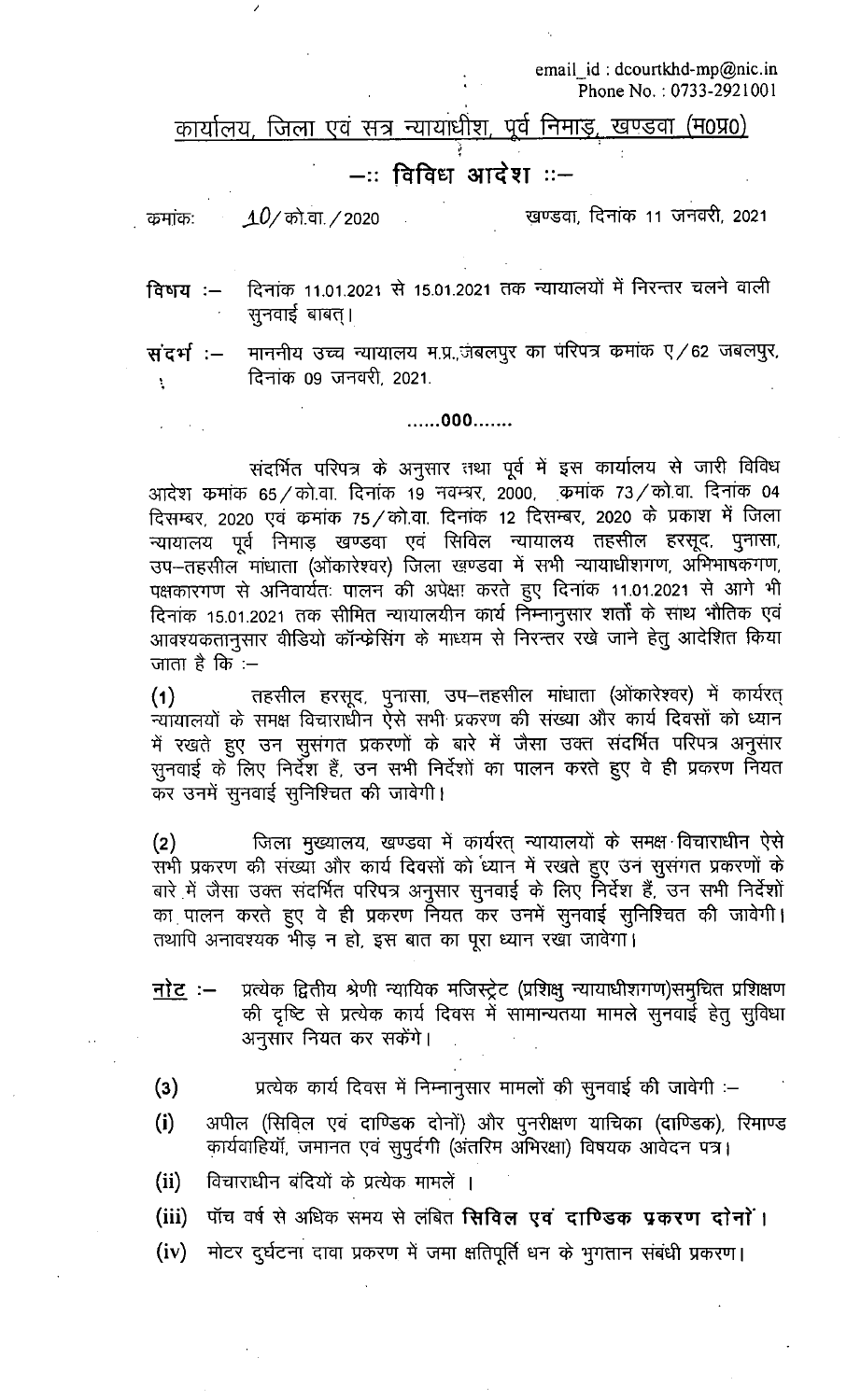$- (2) -$ 

- (v) धारा 125 से 128 दं.प्र.सं. भें वर्णित प्रकरण।
- **(vi)** किशोर न्याय बोर्ड से संबंधित प्रकरण।
- (vii) ऐसे प्रकरण जिनमें समझौत आवेदन पत्र पेश हुआ हो।
- (viii) दत्तक ग्रहण संबंधी प्रकरण<sup>1</sup>
- ऐसे प्रकरण, जिनमें (सििज़ एवं दाण्डिक दोनों प्रकार के) माननीय सर्वोच्च  $(ix)$ न्यायालय या माननीय उत्तर न्यायालय ने निर्धारित समयावधि में निराकृत का निर्देश दिया है।
- अन्य वे सभी अत्यावश्यक मुनवाई योग्य (सिविल एवं दाण्डिक दोनों प्रकार के)  $(x)$ प्रकरण, जिनमें न्यायालय हाँरा यह पाया जाए कि इस प्रकरण में तात्कालिक सुनवाई किया जाना आवश<sub>्र</sub> है।
- सिविल मामलों में उत्तरवा / उत्तर आदि प्राप्त और तत्पश्चात् वादप्रश्न विरचित  $(xi)$ किये जाने की कार्यवाही भें की जा सकेगी।

(xii) मोटर एक्सीडेंट क्लेम प्रकर्ा

उपरोक्त वर्णित सिनिन प्रकरणों में पक्षकारगण शपथपत्र के माध्यम से मुख्य  $(4)$ परीक्षा का कथन पेश करेंगे, ऐसे राक्षी का प्रतिपरीक्षण सिविल प्रकिया संहिता के सुसँगत प्रावधानों की परीधी में रहते हुए भायोग जारी करके, आयोग के माध्यम से पूर्ण किया जावेगा। न्यायालय के द्वारा यथो़ी त मामले में स्वयं के समक्ष भी साक्षी का प्रतिपरीक्षण पूर्ण किया जा सकेगा।

घरेलू हिंसा से मनिजाओं का संरक्षण अधिनियम, 2005 के अधीन उन  $(5)$ मामलों में भी सुनवाई की जा र ग्ती है, जिनमें कि तात्कालिक सुनवाई और अनुतोष आवश्यक है।

न्यायालयीन अभिलेन की आदेश पत्रिका में पक्षकारों, गवाहों तथा  $(6)$ अधिवक्तागण की उपस्थिति मात्र दर्ज की जावेगी अर्थात् आगामी निर्देश ⁄ आदेश होने तक उनके हस्ताक्षर लिये जाने की अनिवार्यता से छूट रहेगी।

ऐसे न्यायाधीशगण, ाधिवक्तागण, न्यायालयीन कर्मचारीगण, अभिभाषकगण  $(7)$ के लिपिकवर्गीय कर्मचारी, पक्षकार एप, साक्षी की हैसियत से अथवा अभिलेख पेश करने हेतु उपस्थित होने वाले प्रत्येक व्यक्ति जिन्हें कि क्वारंटाईन /आइसोलेट रहने के लिए निर्देश हैं; वे न्यायालय परिसर में प्रवेश हेतु प्रतिबंधित रहेंगे।

न्यायालय परिसर में शराब, पान, गुटका या तम्बाकू का सेवन करने वाले  $(8)$ व्यक्तियों का प्रवेश सख्ती से प्रतिबंधित किया जावे और यदि कोई व्यक्ति ऐसे सेवन से युक्त पाया जावेगा, तो वह केन्द्र / राज्य सरकार के सुसंगत कानून / दिशा--निर्देशों के अनुसार अभियोजन / सजा हेतु उत्तरदायी रहेगा।

न्यायालय परिसर में प्रवेश करने वाले प्रत्येक न्यायाधीशगण, अधिवक्तागण,  $(9)$ न्यायालयीन कर्मचारीगण, अभिभाषकगण के लिपिकवर्गीय कर्मचारी, पक्षकारगण, साक्षी की हैंसियत से अथवा अभिलेख पेश करने हेतु उपस्थित होने वाले व्यक्ति फेस मास्क पहनेंगे या फेस को ढंककर रखेंगे। संबधित प्रभारी अधिकारी, नजारत अनुभाग और अभिभाषक संघ के अध्यक्ष / सचिव / समिति के सदस्य ऐसा किया जाना सुनिश्चित करेंगे।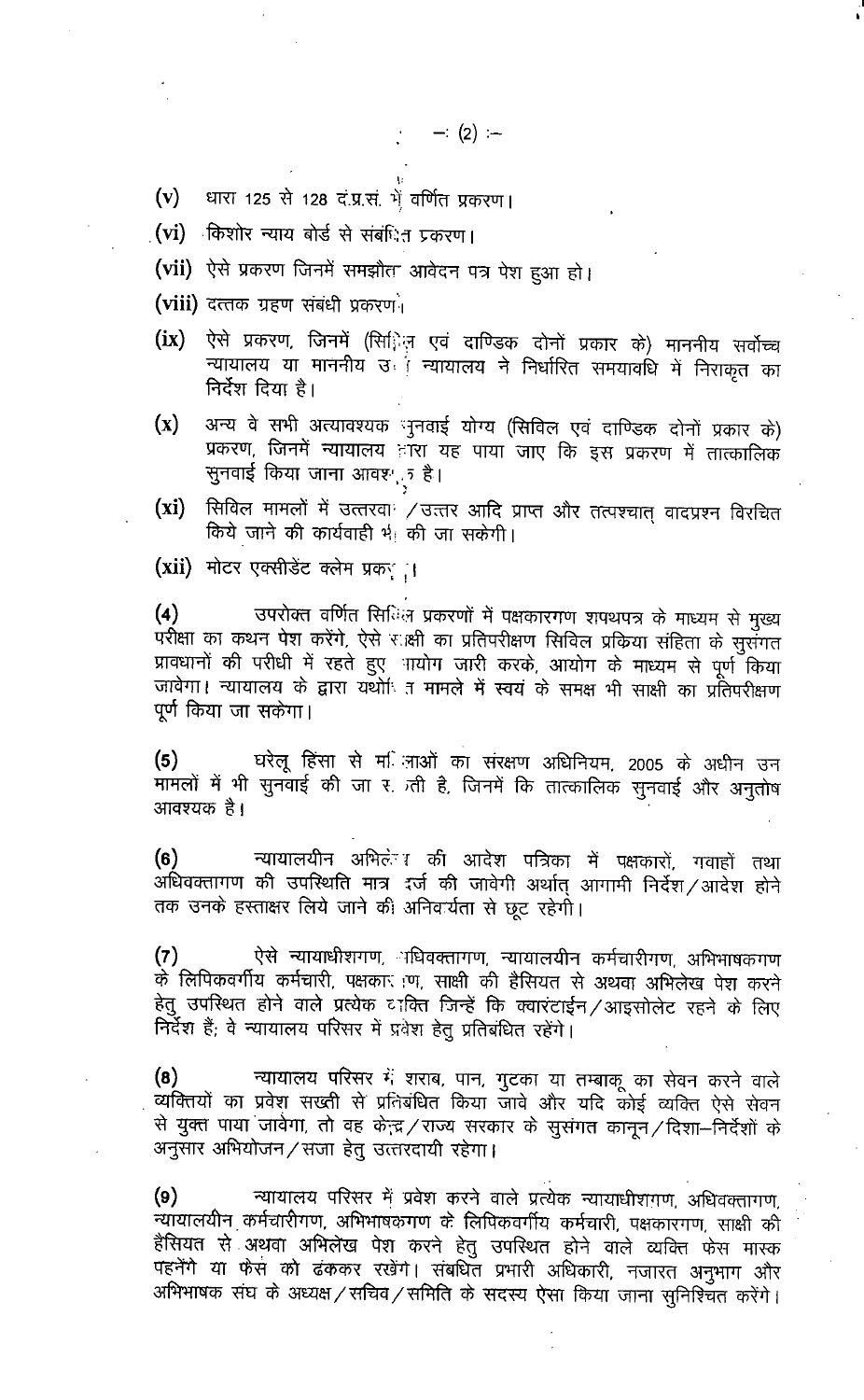न्यायालय परिसर में प्रवेश क्लरने वाले न्यायाधीशगण, अधिवक्तागण,  $(10)$ ्.<br>न्यायालयीन कर्मचारीगण परिसर के गेटरूँ क्रमांक–3 से तथा अभिभाषकगण के लिपिकवर्गीय कर्मचारी, पक्षकारगण, साक्षी की हैसियत से अथवां अभिलेख पेश करने हेतू उपस्थित होने वाले व्यक्ति गेट कमांक–1 से प्रवेश करेंगे। प्रवेश द्वार कमांक–1 पर न्यायालयीन कर्मचारी थर्मल स्कैनर, सेनेटाईजर से सूसज्जित रहेंगे। सभी न्यायालयीन कर्मचारी, अभिभाषकगण अपने—अपने स्थान पर कार्य प्रारंभ करने के पूर्व स्वयं भी संक्रमण से बचाव के उपाय द्वारा यह सुनिश्चित करेंगे कि उनसे किसी भी प्रकार का संक्रमण फैलने की संभावना नहीं है। आवश्यकतानुसार चिकित्सा विभाग के उपलब्ध / उपस्थित कर्मचारी भी केन्द्र / राज्य सरकार द्वारा जारी दिशा–निर्देशों के अनुसार उपरोक्त सभी व्यक्तियों की यथोचित जांच सुनिश्चित करेंगे।

बुखार और फ़लू या ऐसे ही लक्षण वाले किसी भी व्यक्ति को न्यायालय  $(11)$ परिसर में प्रवेश करने की अनुमति नहीं रहेगी। यदि उपरोक्त वर्णित व्यक्तियों में से कोई भी इस प्रकार के लक्षणयुक्त स्थिति में पाया अथवा आ जावें, तो वे तत्काल संबंधित अभिभाषक संघ, प्रभारी अधिकारी, नजारत अनुभाग को सूचित करेंगे।

न्यायालय परिसर में मात्र ऐसे पक्षकारों और उनके अधिवक्तागण को प्रवेश  $(12)$ करने की अनुमति रहेगी, जिनके कि प्रकरण सुनवाई हेतु अधिसूचित, सूचीबद्ध किये गये हैं और इनके प्रवेश हेतु प्रभारी अधिकारी, नजारत अनुभाग के द्वारा न्यायालय परिसर के प्रवेश द्वार पर आवश्यकतानुसार कर्मचारी की उपस्थिति सुनिश्चित करेंगे।

नोट: – न्यायालयीन कार्य से अन्यथा किसी भी कार्य के लिए अर्थात अनुबंध-लेख, अंतरण विलेख, वसीयत या अन्य कोई भी दस्तावेजों के निष्पादन की कार्यवाही हेतु न्यायालय परिसर में किसी भी व्यक्ति, दस्तावेज लेखक का प्रवेश प्रतिबंधित रहेगा।

न्यायालय परिसर में स्थित रेस्टोरेंट, फोटोकॉपी की दुकानें पूर्णतया बंद  $(13)$ रहेंगी, न्यायालय परिसर के प्रवेश द्वार के आस–पास भी ऐसे सब व्यावसायिक स्थल बन्द रखें जावेंगे। अभिभाषक संघ के कक्ष में भी अनावश्यक प्रवेश अभिभाषक संघ के अध्यक्ष. सचिव, कार्यकारिणी के द्वारा नियंत्रित किया जावेगा।

 $(14)$ न्यायालय परिसर में आवश्यकतानुसार सेनेटाईजेशन, स्वच्छता नगर पालिका निगम, जिला चिकित्सालय, खण्डवा की सहायता से सुनिश्चित किया जावे। मुख्य प्रवेश द्वार, शौचालय, भवन के गलियारों में आवश्यकतानुसर हेण्डवॉश, सेनेटाईजर की व्यवस्था सुनिश्चित की जावे, जिससे कि किसी भी पक्षकार, व्यक्ति का न्यायालय कक्ष में प्रवेश नियंत्रित और संक्रमण रहित हो सकें।

न्यायालय परिसर में उपस्थित न्यायाधीशगण, अभिभाषकगण, कर्मचारीगण,  $(15)$ पक्षकार और अन्य हितग्राही आदि सभी निर्धारित सामाजिक दूरी बनाये रखना सुनिश्चित करेंगे ।

प्रत्येक न्यायालय में सुनवाई के वक्त वे ही अभिभाषकगण, पक्षकार और  $(16)$ साक्षी संबंधित प्रकरणों की नस्ती व स्वयं के अभिलेख के साथ प्रवेश करेंगे, जिनके कि मामले में सुनवाई प्रारंभ /की जा रही है और ऐसे समय में अन्य सहयोगी अभिभाषकगण/पक्षकारगण/साक्षी न्यायालय कक्ष के बाहर निर्धारित स्थान पर निर्धारित सामाजिक दूरी रखते हुए अपनी बारी का इंतजार करेंगे। सुनवाई पूरी होते ही तत्काल ऐसे अभिभाषकगण, पक्षकार और साक्षी न्यायालय कक्ष से निर्गम करेंगे।

न्यायालय परिसर में स्थापित डिस्प्ले बोर्ड, सूचना एवं सुविधा के लिए  $(17)$ संचालित रखें जायेंगे।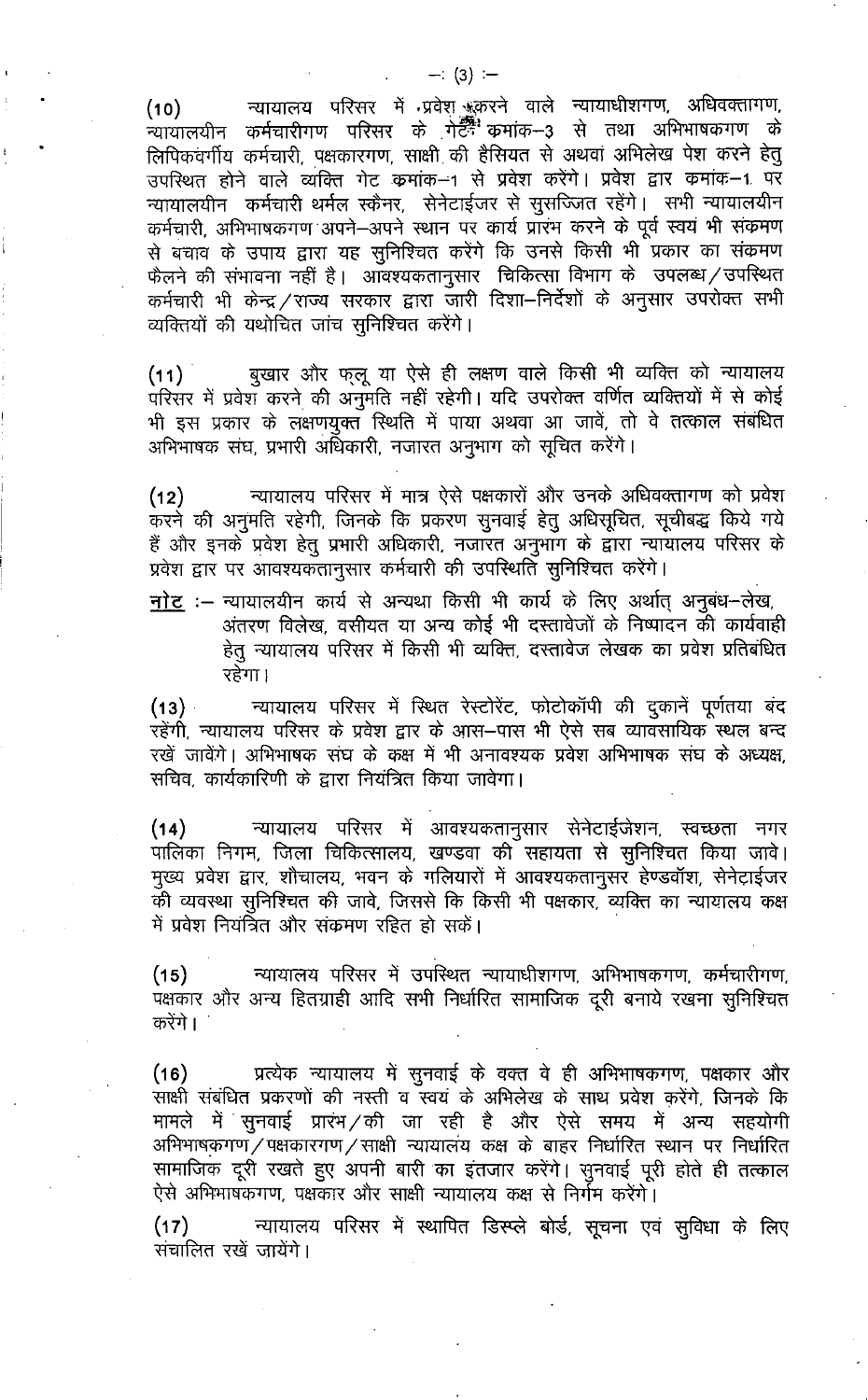कोविड—19 के संक्रमण को रोकने हेतु केन्द्र एवं राज्य सरकार, माननीय  $(18)$ उच्च न्यायालय, जिला न्यायालय, खण्डवा द्वारा जारी समय—सयम पर जारी किये गये<sup>.</sup> दिशा-निर्देशों का पालन कठोरता से किया जावे।

 $- (4) -$ 

दिशा-निर्देश, आदेश पालन सुनिश्चित किये जाने हेतु निम्नानुसार समिति।  $(19)$ का गठन अभिभाषक संघ, खण्डवा के अध्यक्ष और सचिव की सहमति से किया जाता है कि $-$ 

(1) वरिष्ठ न्यायाधीश :- श्री पी.सी. आर्य, विशेष न्यायाधीश

(2) अभिभाषक संघ द्वारा नामित अभिभाषकः— श्री लखन मण्डलोई, अधिवक्ता

(3) जिला न्यायालय के कर्मचारी :– श्री एच.के. उत्तानी, प्रशासनिक अधिकारी

तहसील मुख्यालय हरसूद, पुनासा, मांघाता (ओंकारेश्वर) हेतु संदर्भित परिपत्र के पालन में ऐसी समिति का गठन ऐसे स्थान पर कार्यरत् ⁄ वरिष्ठ न्यायाधीश के द्वारा जिस प्रकार से किया गया है, उसी प्रकार से यथावत रहेगा।

संलग्न :- संदर्भित परिपत्र.

(एल0डी0 बोरासी) जिला एवं सत्र न्यायाधीश पूर्व निमाड़, खंडवा (म0प्र0)

पृष्ठां क0 9<sup>4</sup> / को.वा. / 2020 प्रतिलिपि $:=$ 

खण्डवा, दिनांक 11 जनवरी, 2021

 $01.$ रजिस्ट्रार जनरल, उच्च न्यायालय मध्यप्रदेश, जबलपुर की ओर सूचनार्थ प्रेषित। विशेष न्यायाधीश ⁄ परिवार न्यायालय ⁄ प्रथम, द्वितीय, तृतीय, चतुर्थ अपर जिला  $02.$ एवं सत्र न्यायाधीश, प्रथम/द्वितीय/तृतीय/चतुर्थ/षष्ठम् सिर्विल जज वर्ग-1, खण्डवा / हरसूद / पुनासा, प्रथम / द्वितीय / तृतीय / चतुर्थ सिविल जज वर्ग-2, खण्डवा एवं समस्त प्रशिक्षु न्यायाधीशगण की ओर सूचनार्थ एवं पालनार्थ।

- समस्त अनुभाग प्रभारी, जिला न्यायालय खंडवा ⁄ सिविल न्यायालय तहसील 03. हरसूद / पुनासा / मांधाता (ओंकारेश्वर),
- कलेक्टर, जिला खण्डवा, 04.
- पुलिस अधीक्षक, जिला खण्डवा,  $05.$
- अध्यक्ष, अभिभाषक संघ, खण्ड़वा / हरसूद / पुनासा / मांधाता (ओंकारेश्वर), 06.
- मुख्य चिकित्सा एवं स्वास्थ्य अधिकारी, खण्डवा, 07.
- आयुक्त, नगर पालिका निगम, खण्डवा, 08.
- जिला लोक अभियोजन अधिक़ारी, खण्डवा, 09.
- लोक अभियोजक / शासकीय अधिवक्ता, जिला न्यायालय, खण्डवा,  $10.$
- जिला जन सम्पर्क अधिकारी, खण्डवा,  $11.$
- अधीक्षक, जिला जेल, खण्डवा,  $12.$
- प्रशासनिक / उप-प्रशासनिक अधिकारी / समस्त कर्मचारीगण जिला न्यायालय 13. खण्डवा / सिविल न्यायालय हरसूद / पुनासा / मांधाता (ओंकारेश्वर),
- प्रस्तुतकार, जिला न्यायालय, खण्डवा, 14.
- की ओर सूचनार्थ एवं पालनार्थ प्रेषित।

संलग्न :– संदर्भित परिपत्र।

जिला एवं सत्र न्यायाधीश पूर्व निमाड़, खंडवा (म0प्र0)